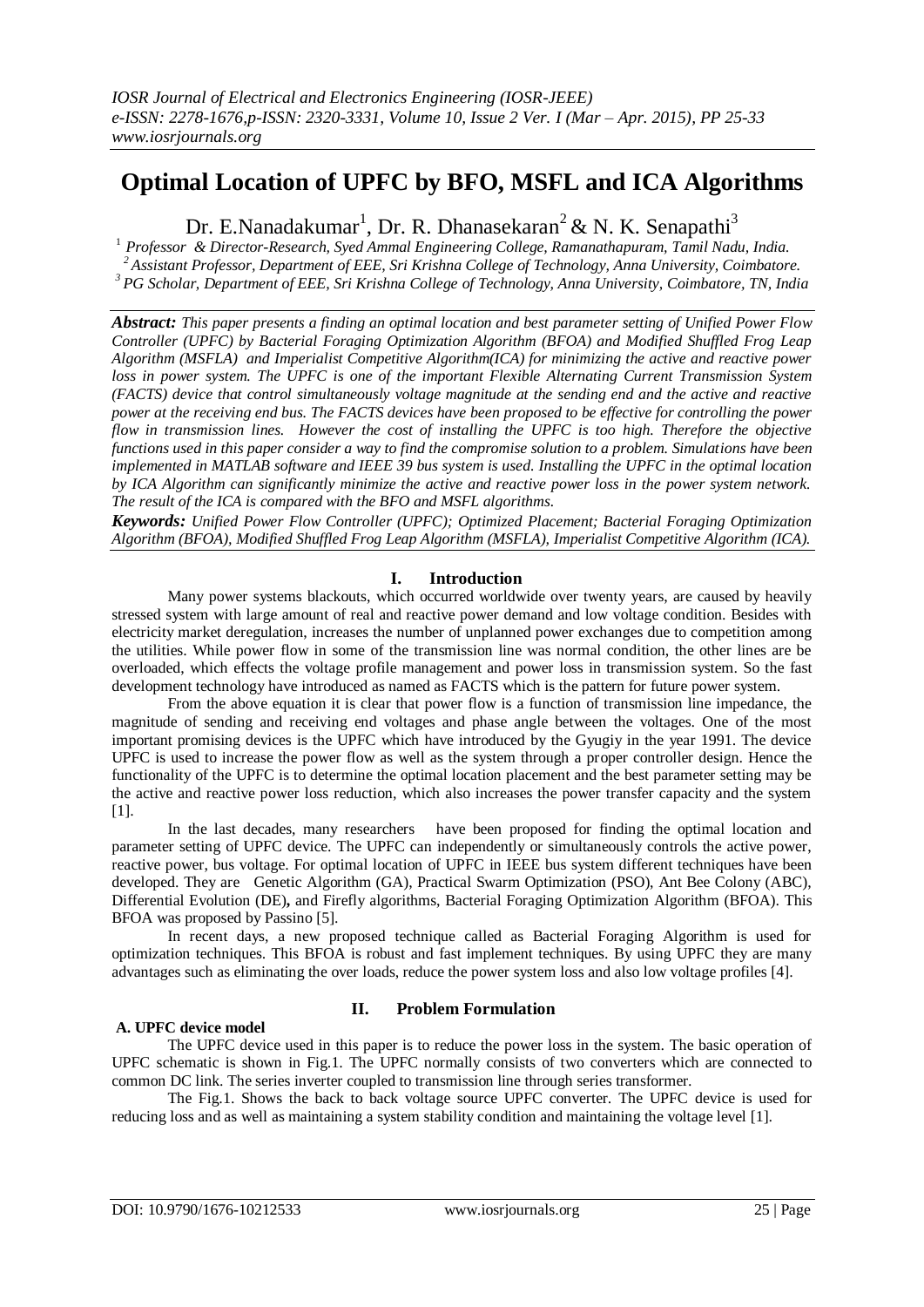

As well as the shunt inverter is coupled to transmission line through shunt transformer. The shunt inverter can generate or absorbs the reactive power and the series inverter satisfies the operating requirements. The shunt converter is decomposed to two components [8]. One component is in phase and other component is quadrature with UPFC bus voltage. It can independently and very rapidly can control the both real and reactive power flows in a transmission line and its configuration is shown in Fig.1. The dc voltage for the both converter is provided by common capacitor bank which is shown in Fig.1.

The converter 1 is used mainly for supplying the real power demand of the converter 2, it drives from the transmission line. The net real power which is drawn from ac system is same or equal to the losses of the two converters. The shunt converter which acts like an STATCOM and regulates the terminal voltage. The UPFC has the capabilities of the voltage regulation, series compensation, and the phase shifting. The series converter is used for control to inject an voltage phasor in series with the line. Although the reactive power is internally generated/absorbed by the series converter, the real power generation/absorption is made by the dc energy storage device (i.e capacitor).



**Fig.2.Decoupled method of UPFC.**

 The decoupled model circuit of UPFC is shown in fig.2.Although the UPFC can control the power flow, but cannot generate the real power. So [9]: (1)

The range of shunt angle is  $0 \le \theta_{sh} \le 2\pi$ ,  $V_{sh}$  and  $\theta_{sh}$  are the magnitude and angle controllable for the shunt voltage converter the limit of the shunt converter is  $V_{sh max} \le V_{sh} \le V_{sh min}$ . Likewise, the magnitude and angle controllable for the series voltage converter is in the range is  $0 \le \theta_{\text{sg}} \le 2\pi$ , the limit of series converter is  $V_{\text{se max}} \leq V_{\text{se}} \leq V_{\text{se min}}$ .

#### **B. Objective Function**

The objective function of this paper is to minimization of the real and reactive power loss in transmission network which always consider an important issue in planning and operating terms in the power system. The UPFC device must be installed with optimal location and parameter setting to minimizing losses as much as possible. By installing the FACTS devices the cost plays an major role and however in the general case the installation cost of the UPFC is too high. So in this objective function is developed according to reduces the cost function. The objective function in this paper is summation of the two terms as shown below [9]:

$$
\min F = \sum_{k=1}^{ntl} PQ_{kloss} + \gamma \times 1000 \times C_{UPFC} \times S \tag{2}
$$

The cost function of the UPFC is shown below:

(3)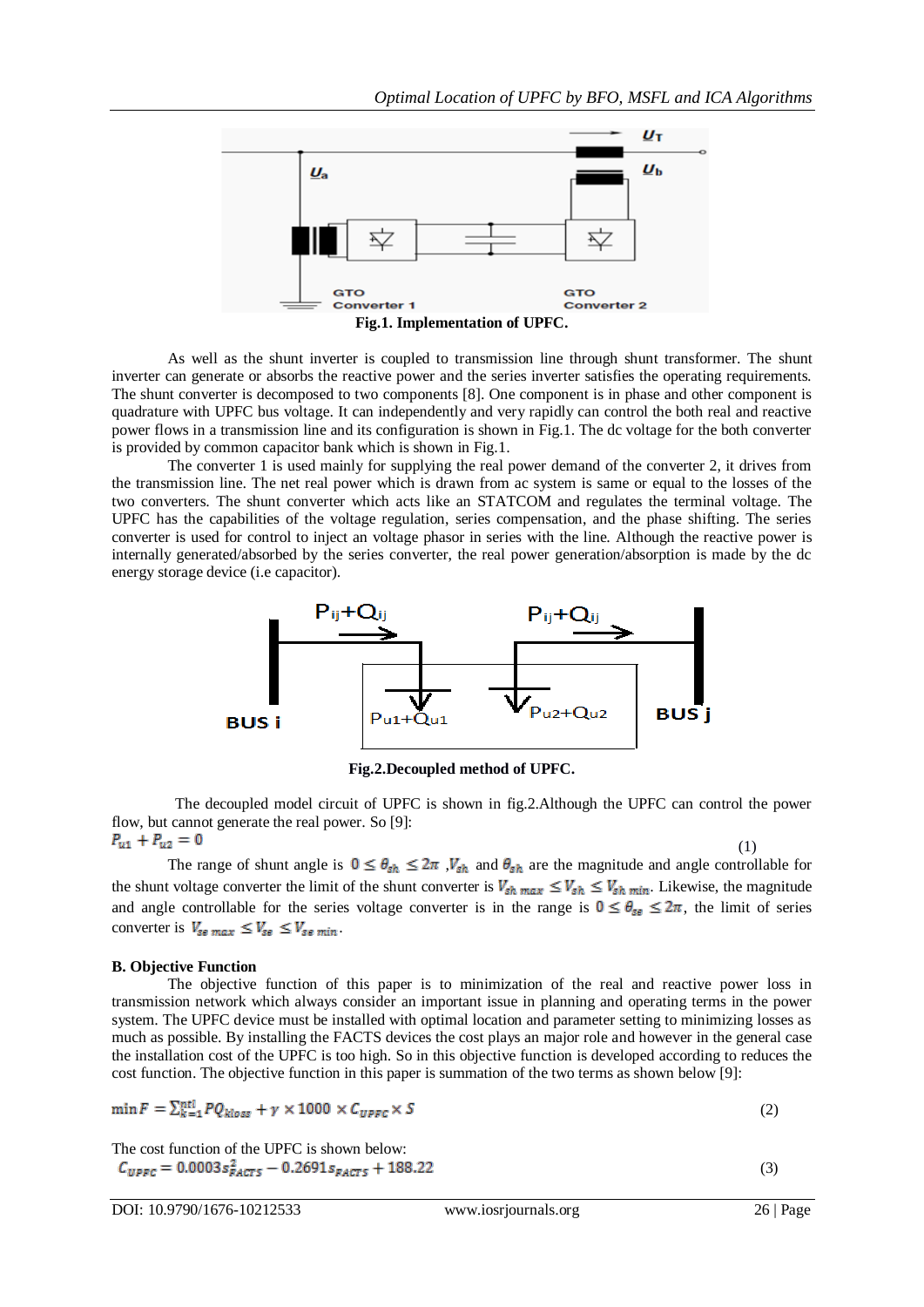Where F is the objective function, ntl is number of transmission line in the network,  $PQ_{kloss}$  are the real and reactive power in the line k,  $\gamma$  is the penalty factor,  $C_{UPFC}$  is the cost of the UPFC AND s is the operating range of the UPFC device.

**1. Constraints of the System**

**a) Equality Constraints** For bus k:

$$
P_k(V,\theta) + P_{dk} - P_{gk} = 0 \tag{4}
$$

$$
Q_k(V,\theta) + Q_{dk} - Q_{gk} = 0 \tag{5}
$$

Where  $P_k$  and  $Q_k$  is the real and reactive power in the bus k;  $P_{dk}$  and  $Q_{dk}$  are the real and reactive power load at bus k;  $P_{gk}$  and  $Q_{gk}$  are the real and reactive power generations at bus k.

**b) Inequality Constraints**

$$
P_{g_k}^{min} \le P_{g_k} \le P_{g_k}^{max} \qquad \qquad k=1,\ldots,n_g \tag{6}
$$

$$
Q_{gk}^{min} \le Q_{gk} \le Q_{gk}^{max} \qquad k=1,\ldots,n_g \tag{7}
$$

$$
V_k^{min} \le V_k \le V_k^{max} \qquad k=1,\dots,n_b \tag{8}
$$

$$
\delta_k^{\min} \le \delta_k \le \delta_k^{\max} \tag{9}
$$

$$
V_{\rm sh}^{\rm min} \le V_{\rm sh} \le V_{\rm sh}^{\rm max} \tag{10}
$$

$$
V_{se}^{min} \le V_{se} \le V_{se}^{max} \tag{11}
$$

Where:

 $n_b$  and  $n_g$  are the set of buses and generation buses indices; and

 $V_k$  and  $\delta_k$  are the voltage magnitude and power angle at bus k.

## **III. Optimization Methods**

## **I. Bacterial Foraging Optimization Algorithm Method (BFO):**

Bacterial Foraging Optimization Algorithm (BFOA) is one of the famous algorithms. It is based on the natureinspired optimization. This method consists of four types of steps in its operation. They are [3]

i) Chemo taxis

ii) Swarming

iii) Reproduction

iv) Elimination and Dispersal

#### **i) Chemo taxis:**

This process is based on movement of a cell through swimming and tumbling through flagella. The movement of cell consists of two different types of ways. In the same direction of movement it can swim for a period of time or it may tumbles. This alternating two operations is the entire for its lifetime.

#### **ii) Swarming:**

In this method a group of cells arranged in the travelling ring by moving up of the nutrient gradient.

#### **iii) Reproduction:**

In this method the bacteria is splits into two ways and placing in the same location. They least healthy bacteria will die eventually. And healthier bacteria will keeps the swarm size constant.

#### **iv) Elimination and Dispersal:**

In this method sudden change in environmental conditions the bacteria gets killed and dispersed in a new location.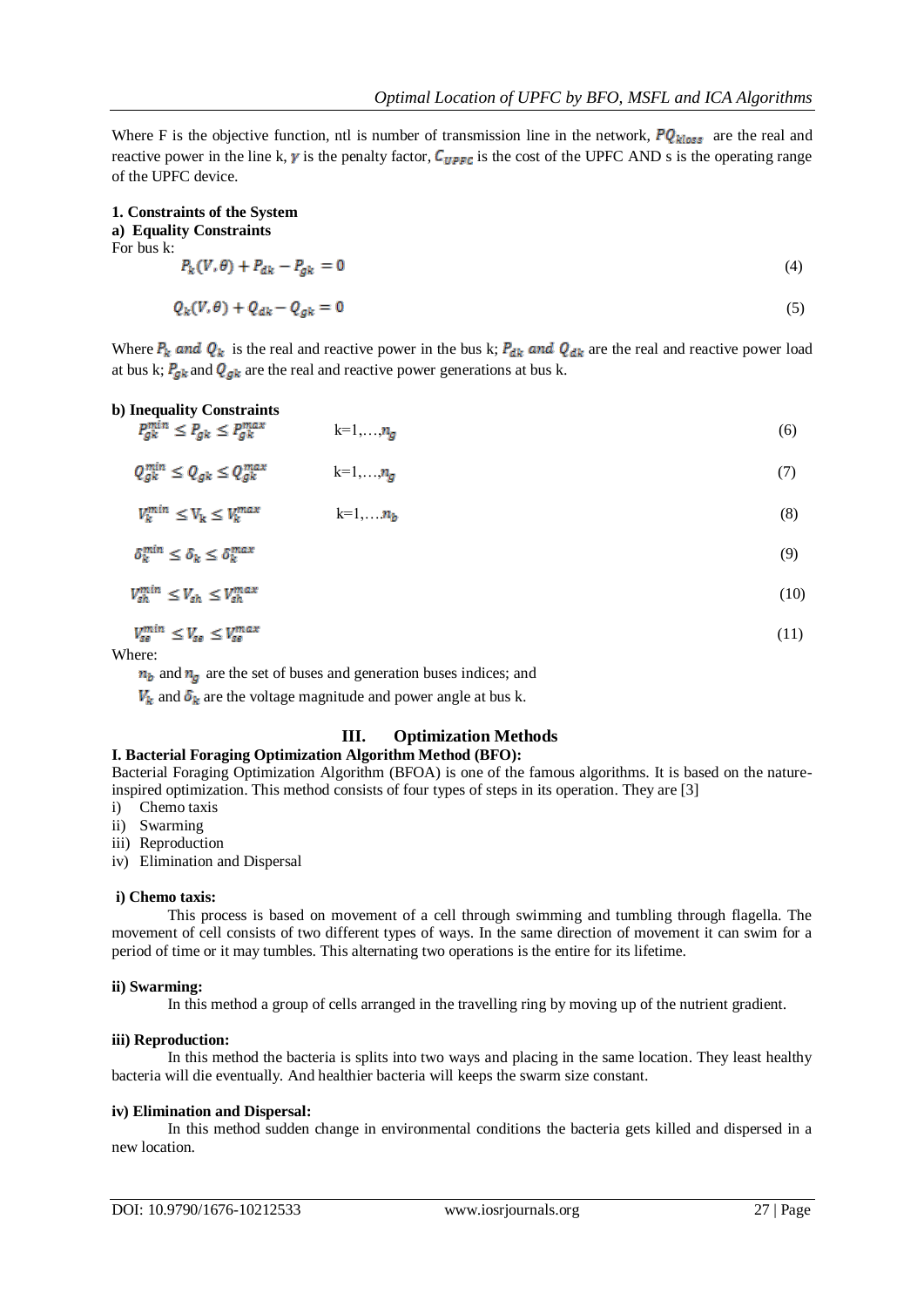## **A) Algorithm of BFOA**

- **1.** Initializing the parameters p, S,  $N_{c_i} N_{s_i} N_{re_i} N_{ed_i} P_{ed_i} C(i) = (1,2,...S), \theta^i$
- **2.** Elimination/dispersal loop: l=l+1.
- **3.** Reproduction loop: k=k+1.
- **4.** Chemo taxis loop: j=j+1
- i. For  $i = 1, 2...S$  take a chemo taxis step for bacterium i as follows.
- ii. Compute fitness function, J (i, j, k, l).
- iii. Let,  $J(i,j,k,l) = J(i,jk,l) + J_{cc}(\theta^i(j,k,l), P(j,k,l))$  (i.e. add on the cell-to cell attractant–repellant profile to simulate the swarming behavior)
- iv. where,  $J_{cc}$  is defined in (2).
- v. Let  $J_{last} = J(i, j, k, l)$  to save this value since we may find a better cost via a run.
- vi. Tumble: generate a random vector  $\Delta(i) \in R^p$  with each element  $\Delta_m(i)$ ,  $m = 1, 2, \dots, p$ , a random number on [-1, 1].
- v) Move: Let

$$
\theta^{i}(j+1,k,l) = \theta^{i}(j,k,l) + C(i)\frac{\Delta(i)}{\sqrt{\Delta^{T}(i)\Delta(i)}}
$$
\n(12)

This results in a step of size  $\mathcal{C}(i)$  in the direction of the tumble for bacterium i

vi) Compute J (i, j +1, k, l) and let  $J(i, j + 1, k, l) = J(i, j, k, l) + J_{cc} \left(\theta^{i}(j + 1, k, l), P(j + 1, k, l)\right)$  (13)

vii) Swim process

- a)Let m=0(counter for swim length).
- b) While  $m < N<sub>s</sub>$  (if have not climbed down too long).
- Let  $m = m + 1$
- If  $J(i, j + 1, k, l) < J_{last}$  (if doing better),  $J_{last} = J(i, j + 1, k, l)$  and let  $\theta^{i}(j + 1, k, l) = \theta^{i}(j, k, l) + C(i) \frac{\Delta(i)}{\sqrt{\Delta^{T}(i)\Delta(i)}}$

And use this  $\theta^{i}(j + 1, j, k)$  to compute the new  $j(i, j + 1, k, l)$  as we did in [f].

• Else, let  $m = N_s$ . This is the end of the while statement.

c) Go to next bacterium  $(i + 1)$  if  $i \neq S$  (i.e., go to [b] to process the next bacterium.

**5.** If  $f \leq N_c$ , go to step 4. In this case continue chemo taxis since the life of the bacteria is not over.

**6**. Reproduction process:

i) For the given k and l, and for each i=1,2,….S, let

$$
J_{\text{health}}^i = \sum_{j=1}^{N_c+1} J(i, j, k, l) \tag{14}
$$

be the health of the bacterium i (a measure of how many nutrients it got over its lifetime and how successful it was at avoiding noxious substances). Sort bacteria and chemo tactic parameters C(i) in order of ascending cost  $I_{\text{health}}$  (higher cost means lower health).

ii) The  $S_r$  bacteria with the highest  $J_{helith}$  values die and the remaining  $S_r$  bacteria with the best values split (this process is performed by the copies that are made are placed at the same location as their parent).

**7.** If  $k \leq N_{\text{ref}}$ , go to step 3. In this case, we have not reached the number of specified reproduction steps, so we start the next generation of the chemo taxis loop.

**8.** Elimination-dispersal process: For  $i = 1, 2, \ldots$ , S with probability  $P_{gd}$ , eliminate and disperse each bacterium (this keeps the number of bacteria in the population constant). To do this, if a bacterium is eliminated, simply disperse another one to a random location on the optimization domain. If  $l < N_{\text{ed}}$ , then go to step 2; otherwise end.

Let l be the elimination-dispersal event. Also let

**p**: Dimension of an search space,

**S**: Total number of bacteria in the population,

 $N_c$ : The number of chemo tactic steps,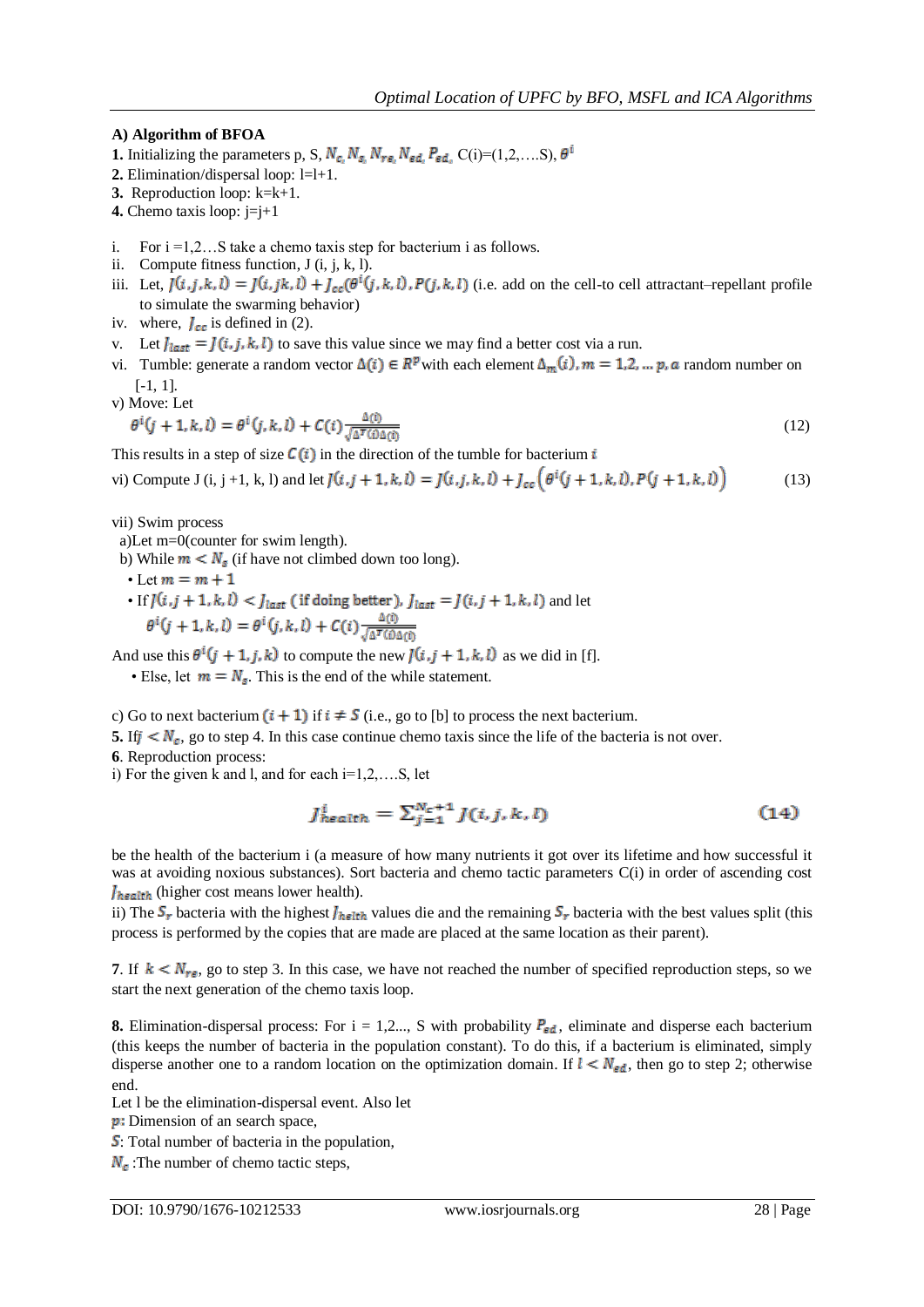$N_s$ : The swimming length.  $N_{\text{ref}}$ . The number of reproduction steps,  $N_{\text{ed}}$ : The number of elimination-dispersal events,  $P_{\text{ed}}$ : Elimination-dispersal probability,  $C(i)$ : The size of the step taken in the random direction specified by the tumble.

This process is mainly depends on the process to determine the fitness criteria. This process is for the minimizing the objective function. The BFOA is mainly for the research in the field of biological motivation knowledge and the graceful structure. Without the analytical problem description the BFOA is used to find the minimum objective function and gives an exact optimum function. According its four types of steps this BFOA acts its operation, and gives an exact objective function. This BFOA is works with the help of the flagella which the bacteria may choose the swim or tumble operation.

## **B) Flow Chart of BFOA**



## **II. Modified Shuffled Frog Leap Algorithm (MSFLA):**

Shuffled Frog Leaping Algorithm is a kind of evolutionary computation method based on swarm intelligence. Eusuffand Lansey proposed the algorithm in 2001, which is inspired by the frog prey behavior. Shuffled Frog Leaping Algorithm is similar to Memetic Algorithm, which is based on group cooperative search .At the same time, it is also provided with the advantage similar to Particle Swarm Optimization Algorithm. Shuffled Frog Leaping Algorithm has a lot of strong points,such as few parameters, easy to implement and fast convergence Shuffled Frog Leaping Algorithm was applied by all kinds of intelligent optimization systems. For example, Mgmt made use of the Shuffled Frog Leaping Algorithm in the water distribution optimization system in 2003 and Alireza applied th e SFL algorithm in the mixed linear model series in 2007.

## **A) Steps for MSFLA**

The step by step algorithm are as follows

**Step1:** Create an initial population of P frogs generated randomly. SFLA Population  $=[X1,X2,...,Xp]$  p×n Where,  $P=m\times n$ , N is the number of distributed generation, m is the no of memplexes and n is the number of frogs .

**Step 2**: Sort the population increasingly and divide the frogs into m each holding n frogs such that  $P=m\times n$ .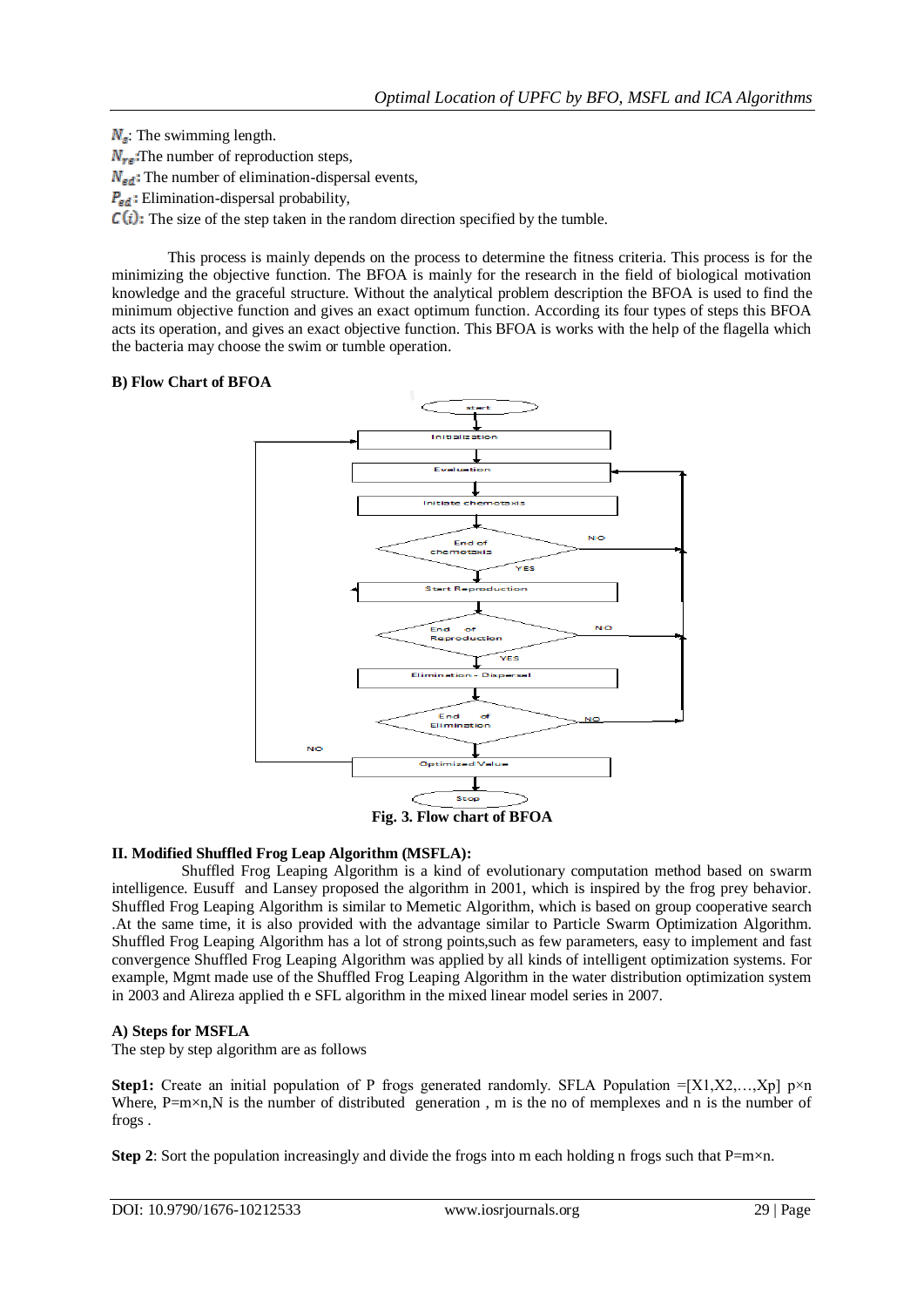**Step 3**: Within each constructed memeplexes, the frogs are effected by other frogs' ideas; hence they experience a metaheuristics evolution. Me-metic evolution improves the equality of the meme of an individual and enhances the individual frog's performance towards a goals. Below which are details of me-metic evolution for each memeplexes

**Step 4**: Check the convergence. If the convergence criteria are satisfied stop, otherwise consider the new population set as the

initial population and return to the step2. The best solutions is found in the search process is considered as the output

results of the algorithm.

#### **B) Flow chart of MSFLA**



**Fig.4. Flow chart of MSFLA**

#### **III. Imperialist Competitive Algorithm (ICA)**

Imperialist is the term of policy of its extending the power and ruling a government beyond its boundaries. The term imperialism is increasing its number of its colonies and spreading its empire over its world. This results keeps the stronger empires and eliminates the weaker empire ones. In this ICA method they colonies plays an important role for reducing the global optimization and minimizing the cost.

#### **A) Algorithm of ICA**

**Step 1:** Select the random points for the function and initializing the empires.

**Step 2:** Moving the colonies towards the imperialist.

**Step 3:** If the colonies of empire has lowest cost than the imperialist, it will exchanges the position of imperialist and colonies.

**Step 4:** Then computes the overall total power cost.

**Step 5:** Then analyzing the weakest colonies from the empires and moves to the imperialist competition.

**Step 6:** Eliminating the powerless empires.

**Step 7:** If there is only one empire it is stopped, else it goes to the step 2.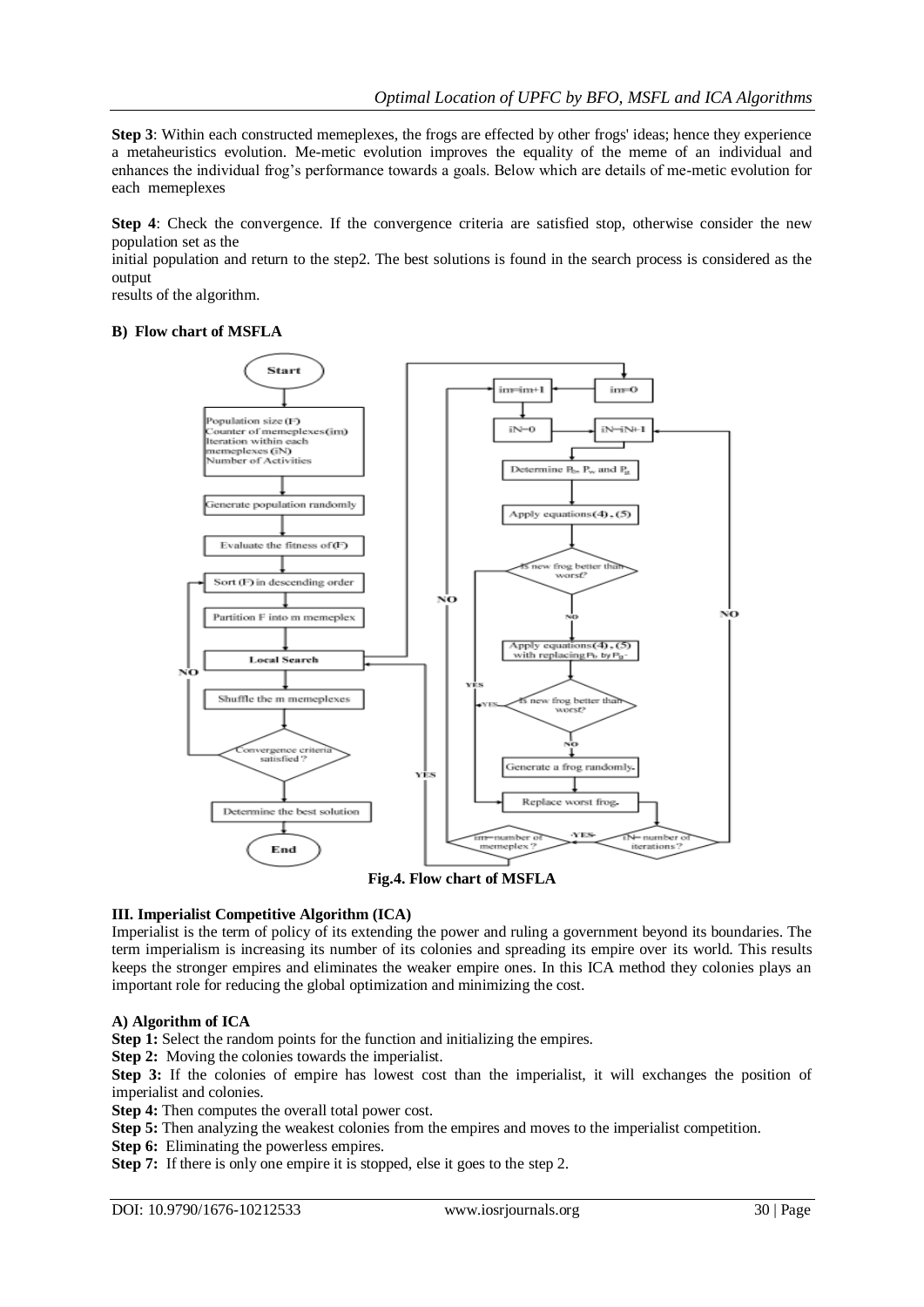

## **IV. Simulation Results**

The effectiveness of proposed techniques was illustrated using by IEEE-39 Bus System. Mat lab codlings for BFOA, MSFLA and ICA and the facts device UPFC are incorporated for the simulation process. According to the lowest cost obtaining in the bus system the UPFC have been placed.

#### **a) IEEE 39-bus test system**

The optimal placement of UPFC which is achieved from implementing BFOA technique in this case is in line number three (from bus 2 to bus 3) with minimum installation cost of 187.395400 (US \$/Kvar).

 The optimal placement of UPFC achieved from MSFLA technique is in the case is in line two (from 1 to 2) with minimum installation cost of 211.673200 (US \$/kvar).

 The optimal placement of UPFC achieved from ICA technique is in the case is in line eleven (from 10 to 11) with minimum installation cost of 185.624791 (US \$/Kvar).

 The Table-I shows the optimal parameter setting of the UPFC for this BFOA method. In the table consists the voltage and angle of the series converter, and the real power loss.

| Table-Topulmal Farameter betting of CFTC in DFO/I |               |  |  |  |
|---------------------------------------------------|---------------|--|--|--|
| <b>UPFC</b> location                              | $2 - 3$       |  |  |  |
| Series Voltage magnitude, $V_{\rm{sg}}$           | $0.030000$ pu |  |  |  |
| Angle of Series injected voltage, $\theta_{gg}$   | 1.652916      |  |  |  |
| The Real Power loss                               | 0.382444pu    |  |  |  |

**Table-I Optimal Parameter Setting of UPFC in BFOA**

 The Table-II shows the optimal parameter setting of UPFC in MSFLA method. In the table consists the voltage and angle of the series converter, and the real power loss.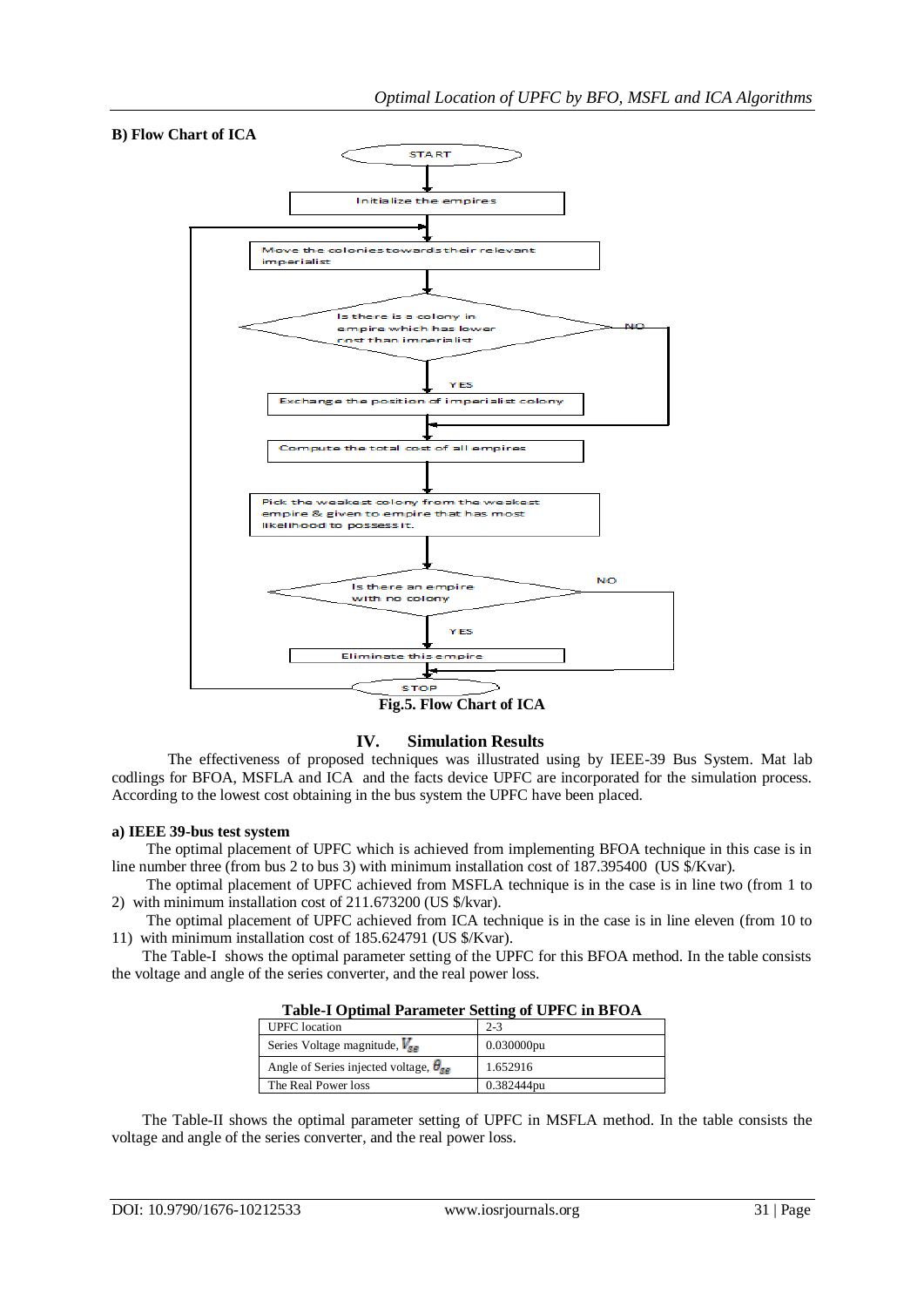| <b>UPFC</b> location                               | $-2$       |
|----------------------------------------------------|------------|
| Series Voltage magnitude $V_{\rm{gg}}$             | 0.060108pu |
| Angle of Series injected Voltage,<br>$\theta_{se}$ | 3.126832   |
| The Real Power Loss                                | 0.407468pu |

## **Table-II Optimal Parameter Setting of UPFC in MSFLA**

The Table-III shows the optimal parameter setting of the UPFC for this ICA method. In the table consists the voltage and angle of the series converter, and the real power loss.

| Table-III Optimal Parameter Setting of UPFC in ICA |            |  |  |
|----------------------------------------------------|------------|--|--|
| <b>UPFC</b> location                               | $10 - 11$  |  |  |
| Series Voltage Magnitude,                          | 0.096740pu |  |  |
| v <sub>sa</sub>                                    |            |  |  |
| Angle of Series injected                           | 0.071052   |  |  |
| Voltage, $\theta_{\rm{ge}}$                        |            |  |  |
| The Real Power Loss                                | 0.432538pu |  |  |

## **Table-III Optimal Parameter Setting of UPFC in ICA**

 The Table-IV gives about the details of power loss of IEEE 39 Bus System, After placing the UPFC in BFOA method which is shown below.

| <b>From Bus</b> | To Bus | <b>Real Power Loss</b> | <b>From Bus</b> | To Bus | <b>Real Power Loss</b> |
|-----------------|--------|------------------------|-----------------|--------|------------------------|
|                 |        | 0.184                  | 13              | 14     | 0.670                  |
|                 | 39     | 0.004                  |                 | 12     | 0.035                  |
| 10              |        | 0.537                  | 21              | 16     | 0.821                  |
| 10              |        | 0.320                  | 21              | 22     | 2.782                  |
|                 |        | 0.917                  | 25              |        | 4.161                  |
|                 |        | 0.029                  | 25              | 37     | 1.656                  |
| 13              | 10     | 0.320                  | 39              |        | 0.004                  |

## **Table-IV Power Loss on IEEE 39 Bus System**

The Table-V gives about the details of power loss of IEEE 39 Bus System, After placing the UPFC in MFSLA method which is shown below.

| $-$ 000.000 $+$ 0.000 $-$ 0.000 0.000 0.000 0.000 0.000 0.000 0.000 0.000 0.000 0.000 0.000 0.000 0.000 0.000 0.000 0.000 0.000 0.000 0.000 0.000 0.000 0.000 0.000 0.000 0.000 0.000 0.000 0.000 0.000 0.000 0.000 0.000 0.0 |               |                       |                    |               |                        |
|-------------------------------------------------------------------------------------------------------------------------------------------------------------------------------------------------------------------------------|---------------|-----------------------|--------------------|---------------|------------------------|
| <b>From Bus</b>                                                                                                                                                                                                               | <b>To Bus</b> | Real<br>Power<br>Loss | From<br><b>Bus</b> | <b>To Bus</b> | <b>Real Power Loss</b> |
|                                                                                                                                                                                                                               |               | 0.256                 | 18                 | 24            | 0.783                  |
|                                                                                                                                                                                                                               | 35            | 0.132                 | 19                 | 27            | 0.067                  |
| 13                                                                                                                                                                                                                            | 15            | 0.345                 | 21                 | 34            | 0.087                  |
| 11                                                                                                                                                                                                                            | 17            | 0.638                 | 26                 | 30            | 0.211                  |
| $\overline{ }$                                                                                                                                                                                                                | 20            | 0.342                 | 22                 | 28            | 0.134                  |

**Table-V Power Loss on IEEE 39 Bus System**

The Table-VI gives about the details of power loss of IEEE 39 Bus System, After placing the UPFC in ICA method which is shown below.

| <b>From Bus</b> | <b>To Bus</b> | <b>Real Power Loss</b> | <b>From Bus</b> | <b>To Bus</b> | <b>Real Power Loss</b> |
|-----------------|---------------|------------------------|-----------------|---------------|------------------------|
|                 |               | 0.196                  |                 | 14            | 0.546                  |
|                 | 39            | 0.123                  | 13              |               | 0.045                  |
| 10              |               | 0.756                  | 21              | 16            | 0.782                  |
| 10              | 13            | 0.654                  | 21              | 22            | 3.543                  |
|                 |               | 0.323                  | 25              |               | 5.732                  |
|                 | 12            | 0.028                  | 25              | 37            | 2.432                  |
| 13              | 10            | 0.154                  | 39              |               | 0.002                  |

The Table-VII shows the voltage profile after placing UPFC in both BFOA ,MSFLA and ICA method in IEEE 39 Bus System.